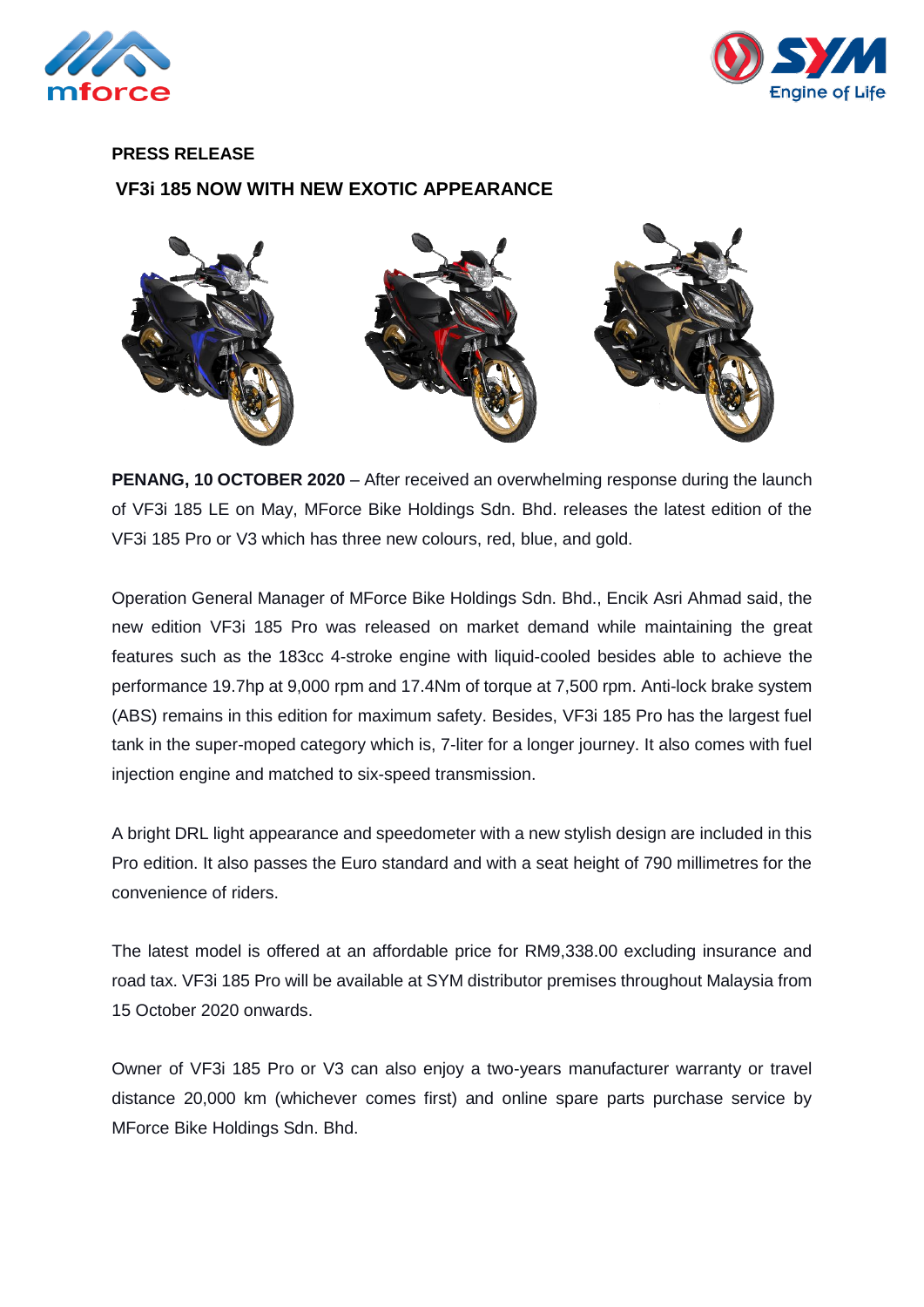



## **Technical Specification**

| Engine type              | SOHC, 4 stroke, Liquid-cooled, Single   |
|--------------------------|-----------------------------------------|
| Bore & Stroke            | Cylinder<br>63.5 x 57.8 mm              |
|                          |                                         |
| Displacement             | 183 c.c.                                |
| Maximum Horsepower       | 14.7 kW at 9000 r/min                   |
| Maximum Torque           | 17.4 Nm at 7,500 r/min                  |
| <b>Compression Ratio</b> | 11.1:1                                  |
| Gearbox                  | 6 - Speed                               |
| Lubrication              | <b>Forced Circulation and Splashing</b> |
| Clutch                   | Wet Multi Disc Clutch                   |
| <b>Fuel Supply</b>       | <b>Electronic Fuel Injection</b>        |
| Certification            | EURO <sub>3</sub>                       |
| <b>Starting</b>          | Electric                                |
| Ignition                 | <b>Full Transistor Ignition</b>         |
| <b>Front Suspension</b>  | <b>Telescopic Forks</b>                 |
| <b>Rear Suspension</b>   | <b>Telescopic Coil</b>                  |
| <b>Front Brake</b>       | Single 250 mm disc ABS                  |
| <b>Rear Brake</b>        | Single 200 mm disc                      |
| <b>Front Tire</b>        | 90/80-17 (Tubeless)                     |
| <b>Rear Tire</b>         | 120/70-17 (Tubeless)                    |
| Wheelbase                | 1290 mm                                 |
| <b>Ground Clearance</b>  | 150 mm                                  |
| Weight                   | 124 Kg                                  |
| <b>Fuel Capacity</b>     | 7 Liter                                 |
| <b>Battery</b>           | 12V7Ah (Maintenance Free - MF)          |